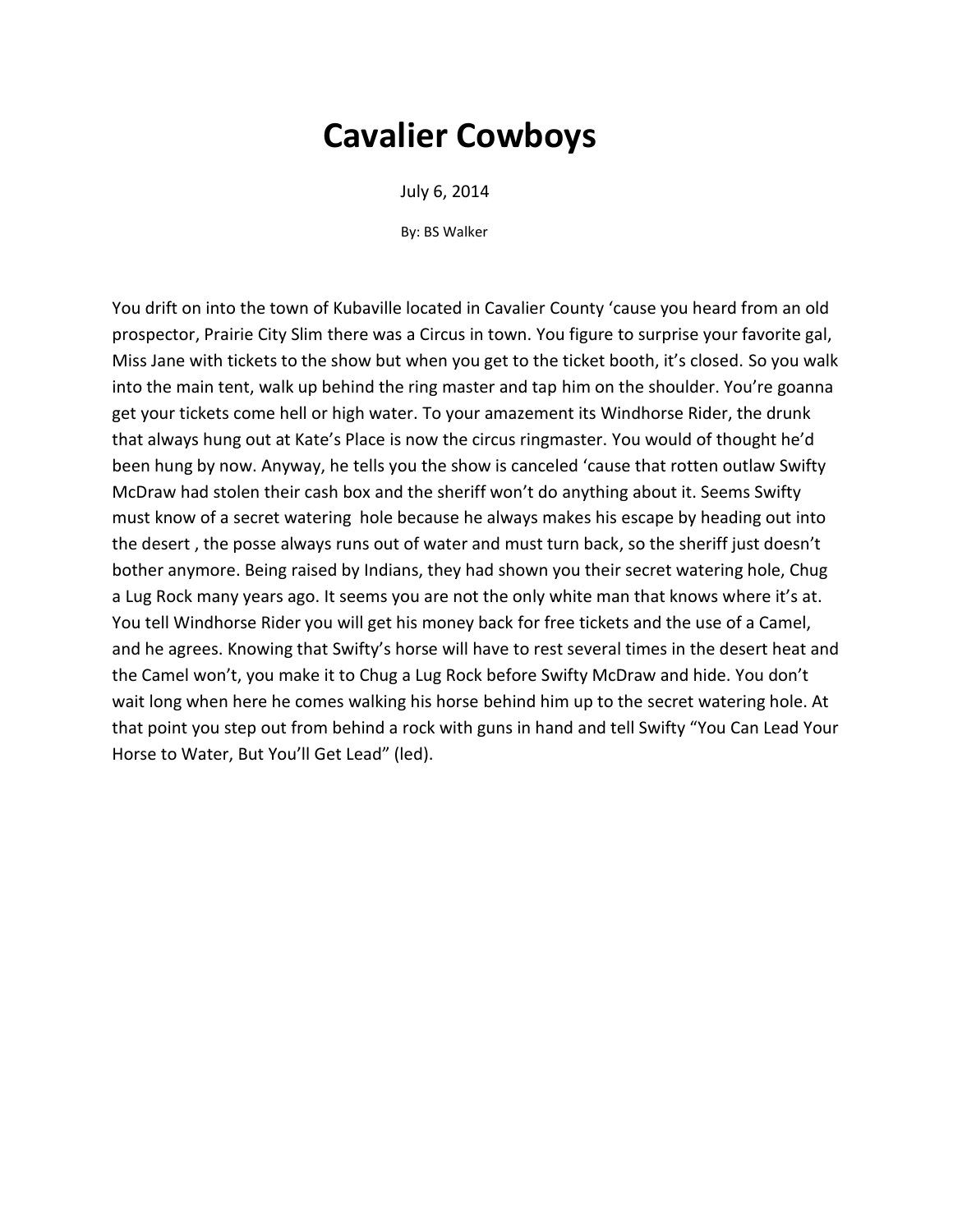July 6

#### **LEFT BAY**

**Stage: 1**

**Round Count:** 10-Pistol, 10-Rifle, 4 + Shotgun

**Shooting Order**: Rifle, Shotgun, Pistol

**Staging:** Pistols loaded with 5 rounds each, holstered, Rifle loaded with 10 rounds on the horse, Shotgun also on the horse.

**Procedure**: Shooter starts standing at the horse with both hands touching the horse and when ready says "YOU'LL GET LEAD". At the beep with rifle engage the rifle targets R1, R2, R3 starting from either end, with a 1, 3, 1 sweep and repeat from the same direction (ex. R1, R2, R2, R2, R3, R1, R2, R2, R2, R3). Next with shotgun engage S1, S2, knockdowns any order, move with safe shotgun to table and engage S3, S4 knockdowns any order. Last with pistols engage the pistol targets P1, P2, P3, with the same instructions as the rifle.

### **Stage: 2**

**Round Count:** 10-Pistol, 10-Rifle, 4 + Shotgun

**Shooting Order:** Any order but Rifle can't be last

**Staging:** Pistols loaded with 5 rounds each, on the table, Rifle loaded with 10 rounds on the table, Shotgun also on the table.

**Procedure:** Shooter starts at the table with both hands on the table. When ready say, "YOU'LL GET LEAD" and at the beep starting with any gun and rifle can't be last, with shotgun engage S1, S2, S3, S4 knockdowns any order, with rifle engage the outside 2 rifle targets R1, and R3 by alternating for 10 rounds and with the pistols alternate for 10 rounds on the outside 2 pistol targets P1,and P3. Pistols returned to table.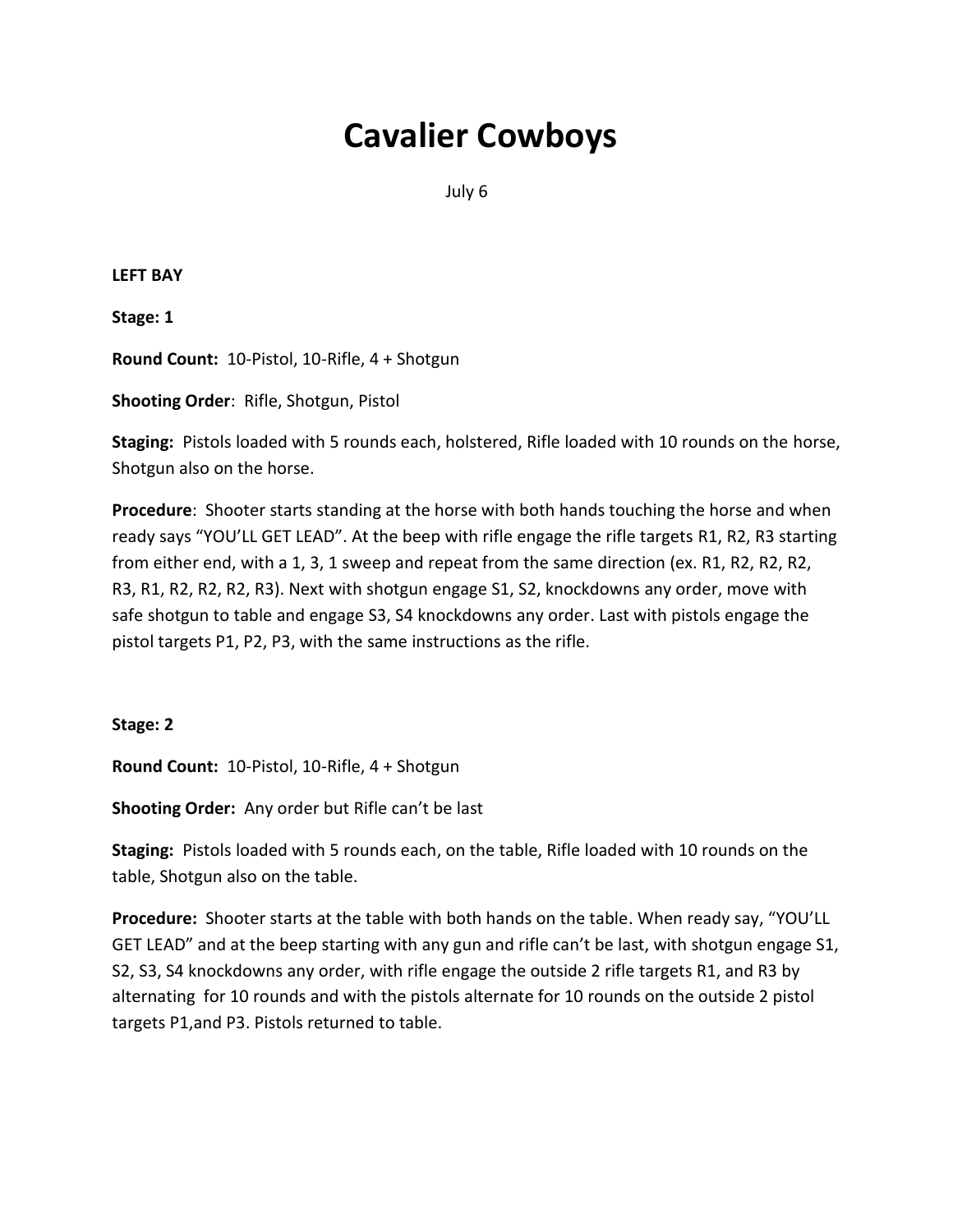July 6

**Stage: 3**

**Round Count:** 10-Pistol, 10-Rifle, 2 + Shotgun

**Shooting Order:** Pistol, Rifle, Shotgun

**Staging:** Pistols loaded with 5 rounds each, holstered, Rifle loaded with 10 rounds on the table, Shotgun staged safely.

**Procedure:** Start standing behind table with hands at your sides and say "YOU'LL GET LEAD". At the beep with pistols engage the pistol targets P1, P2, P3 from the left with a 2, 1, 2 sweep and repeat (ex. P1, P1, P2, P3, P3, P1, P1, P2, P3, P3). Then with rifle engage the rifle targets R1, R2, R3 the same as with pistols. Last move behind horse and with shotgun engage S1 and S2 knockdowns any order.

 **Stages 1, 2, 3** 

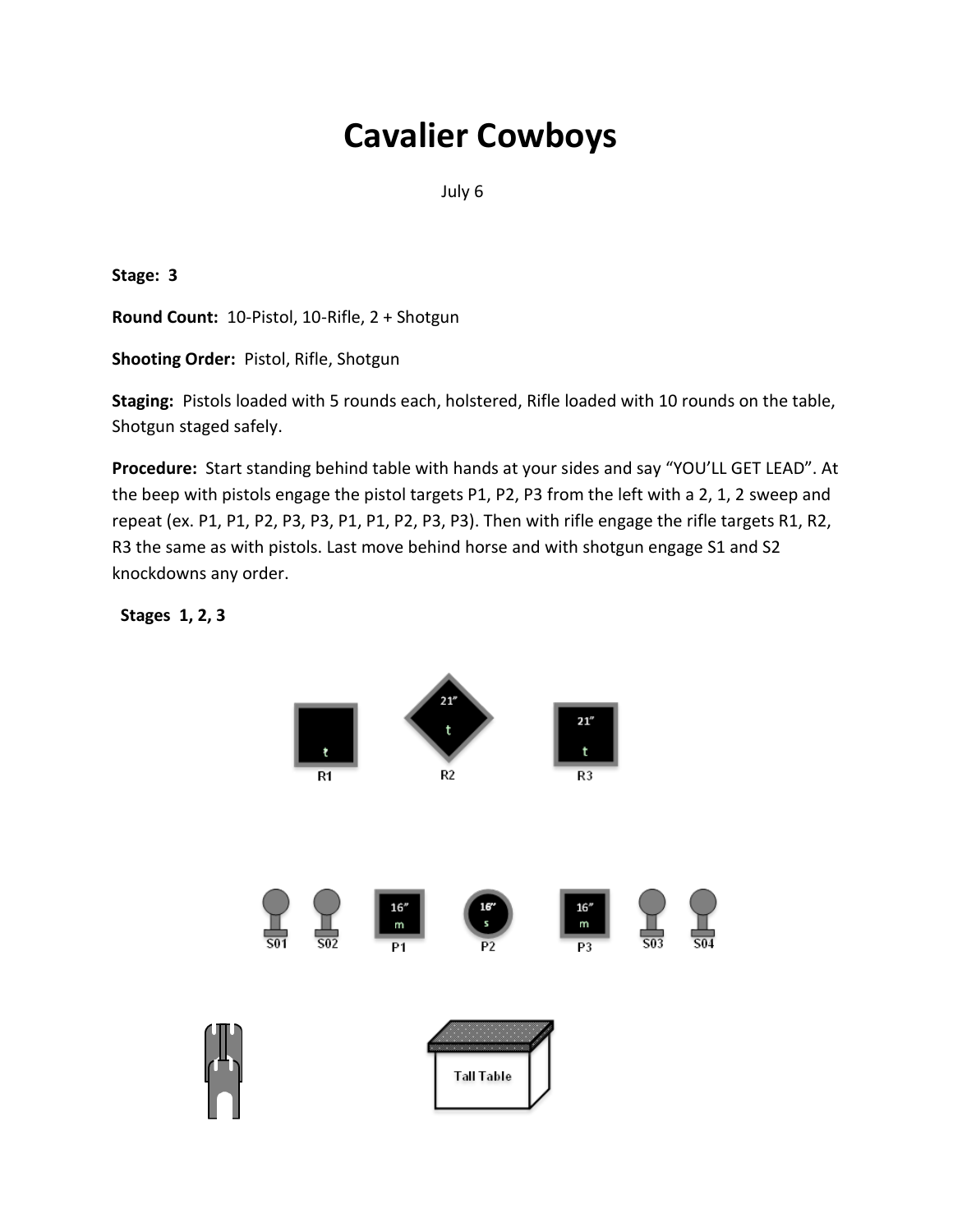July 6

#### **RIGHT BAY:**

**Stage 4:**

**Round Count:** 10-Pistol, 10-Rifle, 4 + Shotgun

**Shooting Order:** Rifle, Shotgun, Pistol

**Staging:** Pistols loaded with 5 rounds each, holstered, Rifle loaded with 10 rounds in saloon doorway, Shotgun staged safely.

**Procedure:** Shooter starts in saloon doorway with both hands on doorframe. When ready say "YOU'LL GET LEAD" then at the beep with rifle engage the rifle targets R1, R2, R3, R4, starting at either end with a 3, 2, 2, 3, sweep(ex. R1, R1, R1, R2, R2, R3, R3, R4, R4, R4). Move to the left window and with shotgun engage the 4 knockdowns S3, S4, S5, S6, in any order. Move back to the doorway and with pistols engage the pistol targets P3, P4, P5, P6, with the same instructions as the rifle.

### **Stage 5:**

**Round Count:** 10-Pistol, 10-Rifle, 2 + Shotgun

**Shooting Order:** Rifle, Pistol, Shotgun

**Staging:** Pistols loaded with 5 rounds each, holstered, Rifle loaded with 10 rounds from barrel at Cowboy Port Arms, Shotgun in bay 2.

**Procedure:** Start standing at barrel with rifle at Cowboy Port Arms and say "YOU'LL GET LEAD". At the beep with rifle engage the left 2 rifle targets R1, R2, from the left with a progressive sweep on the 2 targets (ex. R1, R2, R2, R1, R1, R1, R2, R2, R2, R2). Move to bay 2 of the Livery and with pistols engage the 2 pistol targets P1, P2, the same as with rifle. Last with shotgun engage S1, S2, knockdowns in any order.